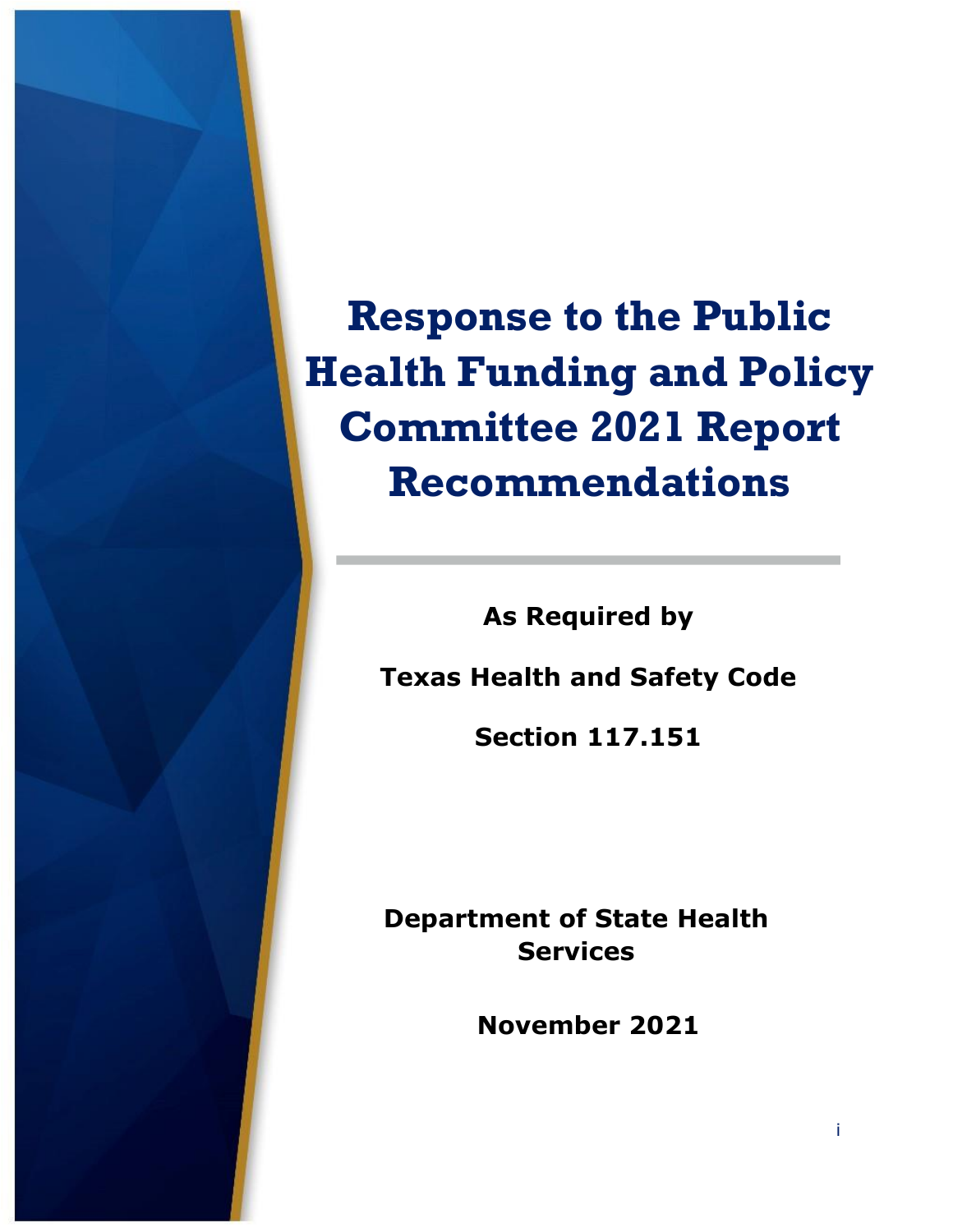### Table of Contents

| 3. Responses to Recommendations in the 2021 PHFPC Report  4   |  |  |
|---------------------------------------------------------------|--|--|
|                                                               |  |  |
|                                                               |  |  |
| Public Health Data and Information Systems Recommendations  4 |  |  |
| DSHS Response to Public Health Data and Information Systems   |  |  |
| Public Health Provider-Charity Care Program Recommendation 6  |  |  |
| DSHS Response to Public Health Provider-Charity Care Program  |  |  |
|                                                               |  |  |
|                                                               |  |  |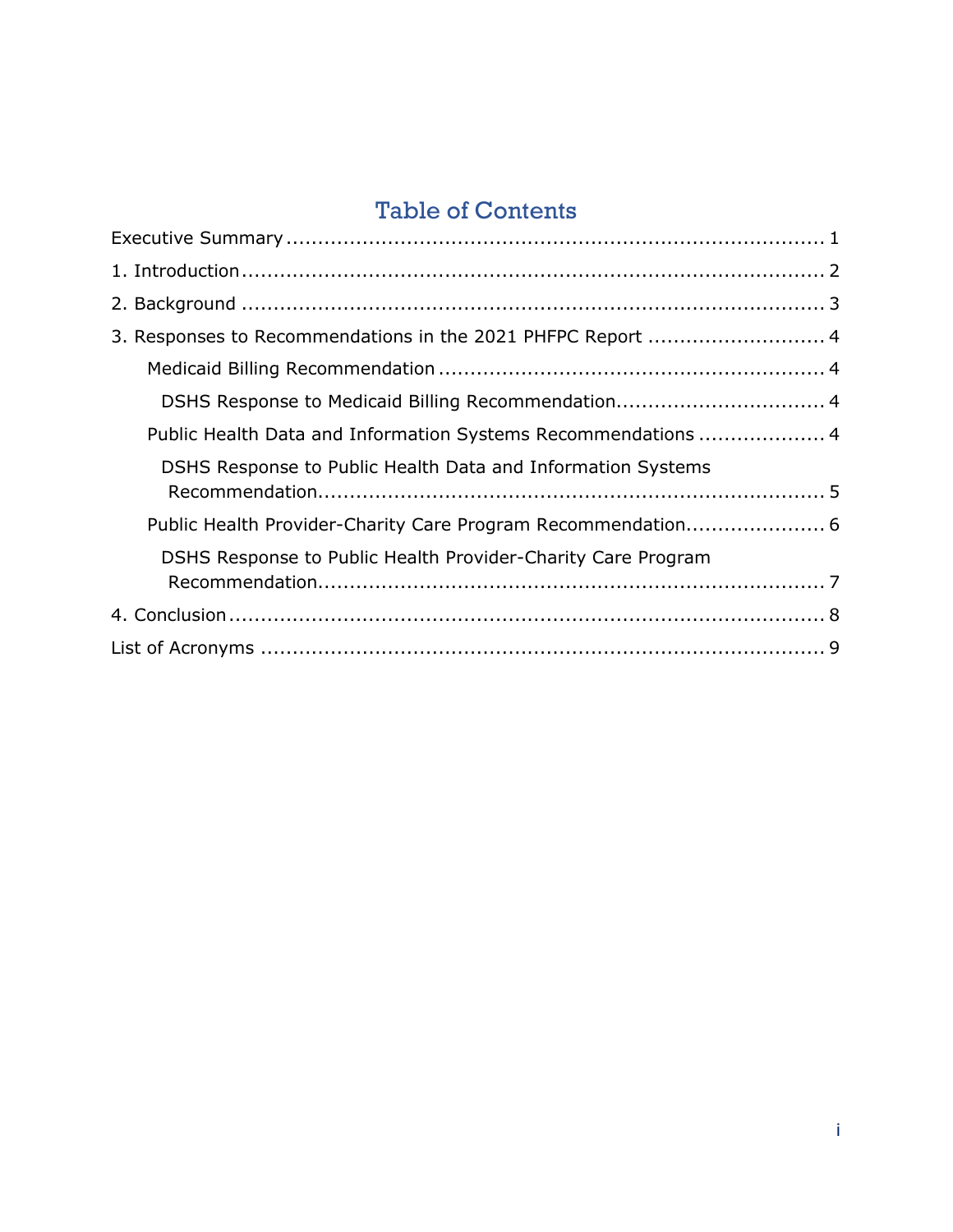#### <span id="page-2-0"></span>**Executive Summary**

The Texas Health and Safety Code, [Chapter 117,](https://statutes.capitol.texas.gov/Docs/HS/pdf/HS.117.pdf) established the Public Health Funding and Policy Committee (PHFPC) to meet and advise the Department of State Health Services (DSHS) on matters impacting public health from the perspective of local health entities as fellow partners with DSHS in the public health system of Texas. [Section 117.151](https://statutes.capitol.texas.gov/Docs/HS/htm/HS.117.htm) requires DSHS to submit a report on the status of implementation of the PHFPC's recommendations as included in their annual report to DSHS. Both reports are due to the Texas Legislature by November 30th of each year.

This Response to the Public Health Funding and Policy Committee 2021 Report Recommendations reflects the ongoing efforts and progress made by DSHS to address the three recommendations submitted by PHFPC in their 2021 Annual Report to the DSHS Commissioner for the following topic areas:

- Medicaid Billing
- Public Health Data and Information Systems
- Public Health Provider-Charity Care Program

As required by [Section 117.151,](https://statutes.capitol.texas.gov/Docs/HS/htm/HS.117.htm) DSHS is committed to considering viable solutions and actions in response to the PHFPC's recommendations and only reserves the decision not to implement a recommendation based on the following:

- A lack of available funding
- Evidence that the recommendation is not in accordance with prevailing epidemiological evidence, variations in geographic and population needs, best practices, or evidence-based interventions related to the populations to be served
- Evidence that implementing the recommendation would violate state or federal law
- Evidence that the recommendation would violate federal funding requirements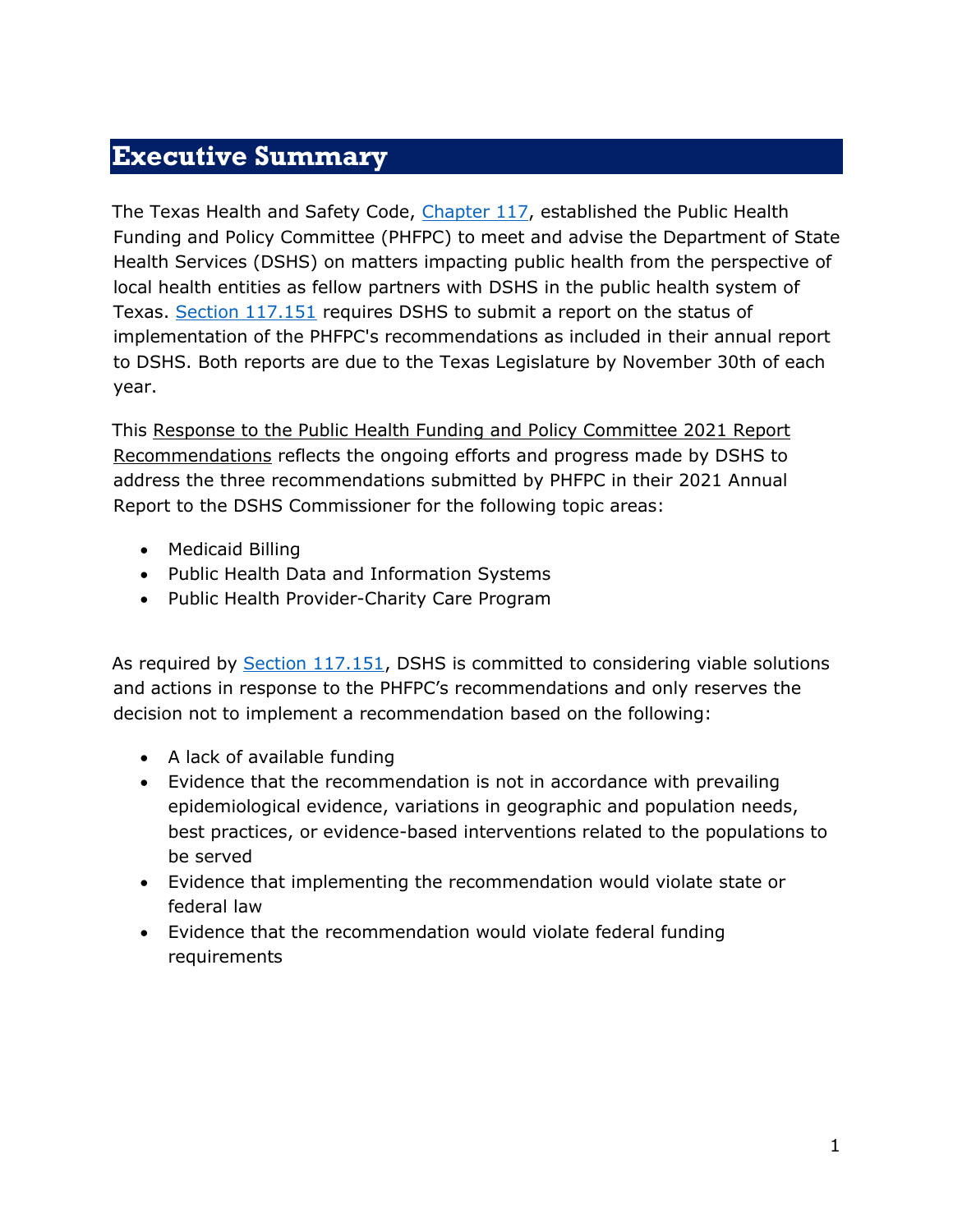## <span id="page-3-0"></span>**1. Introduction**

[Texas Health and Safety Code Section 117.103](https://statutes.capitol.texas.gov/Docs/HS/htm/HS.117.htm) requires the Public Health Funding and Policy Committee (PHFPC) to annually submit a report to the Governor, Lieutenant Governor, and Speaker of the House of Representatives that details the committee's activities and recommendations the committee made to the DSHS Commissioner. DSHS is required to respond to the PHFPC recommendations and submit a report of these responses to the Governor, Lieutenant Governor, and the Speaker of the House of Representatives.

According to the Health and Safety Code, a decision by DSHS not to implement a recommendation of the PHFPC must be based on:

- A lack of available funding
- Evidence that the recommendation is not in accordance with prevailing epidemiological evidence, variations in geographic and population needs, best practices, or evidence-based interventions related to the populations to be served
- Evidence that implementing the recommendation would violate state or federal law
- Evidence that the recommendation would violate federal funding requirements

The eight previously submitted PHFPC reports can be found online at: [http://www.dshs.state.tx.us/phfpcommittee/.](http://www.dshs.state.tx.us/phfpcommittee/)

In the PHFPC 2021 Annual Report, the committee made three new recommendations in the following categories:

- Medicaid Billing
- Public Health Data and Information Systems
- Public Health Provider-Charity Care Program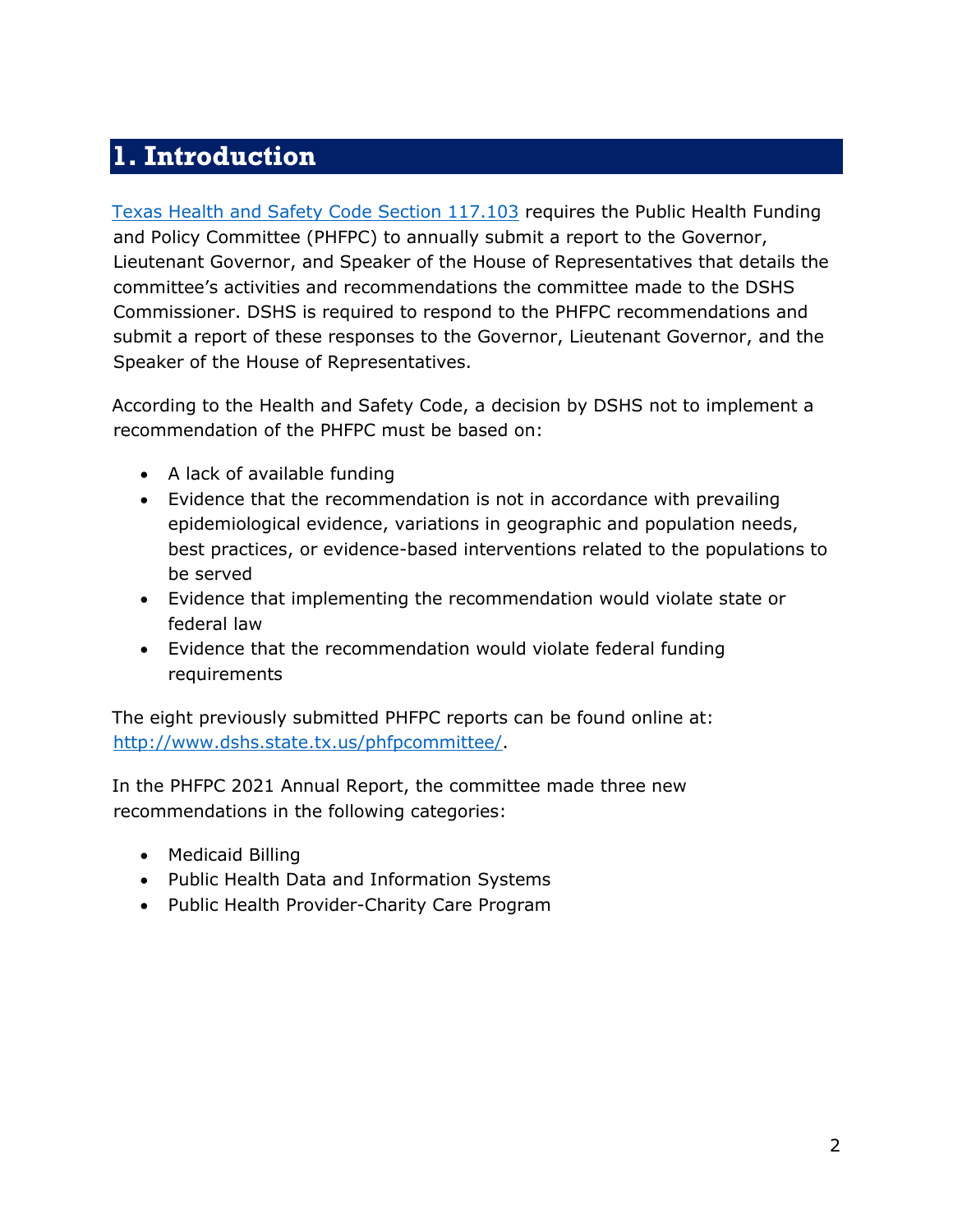## <span id="page-4-0"></span>**2. Background**

In accordance with [Texas Health and Safety Code Section 117.103,](https://statutes.capitol.texas.gov/Docs/HS/htm/HS.117.htm) DSHS established the PHFPC. The PHFPC is an independent committee, which consists of nine public health professionals, appointed by the DSHS Commissioner, tasked with examining public health issues in Texas and providing recommendations on how to improve public health outcomes. This includes an examination of funding for programs, projects, and jurisdictions. Specific duties of the committee are:

- Define the core public health services that a local health entity (LHE) should provide in a county or municipality;
- Evaluate public health in this state and identify initiatives for areas that need core public health functions;
- Identify all funding sources available for use by LHEs to perform core public health functions;
- Establish public health policy priorities for the state; and
- At least annually, make formal recommendations to DSHS.

Members of the committee include:

- Three local health entity directors
- Two health authorities
- Two representatives from schools of public health
- Two DSHS public health regional medical directors

The PHFPC developed recommendations based on conversations during meetings throughout fiscal year 2021. DSHS reviewed the recommendations and developed responses, which are included in this report.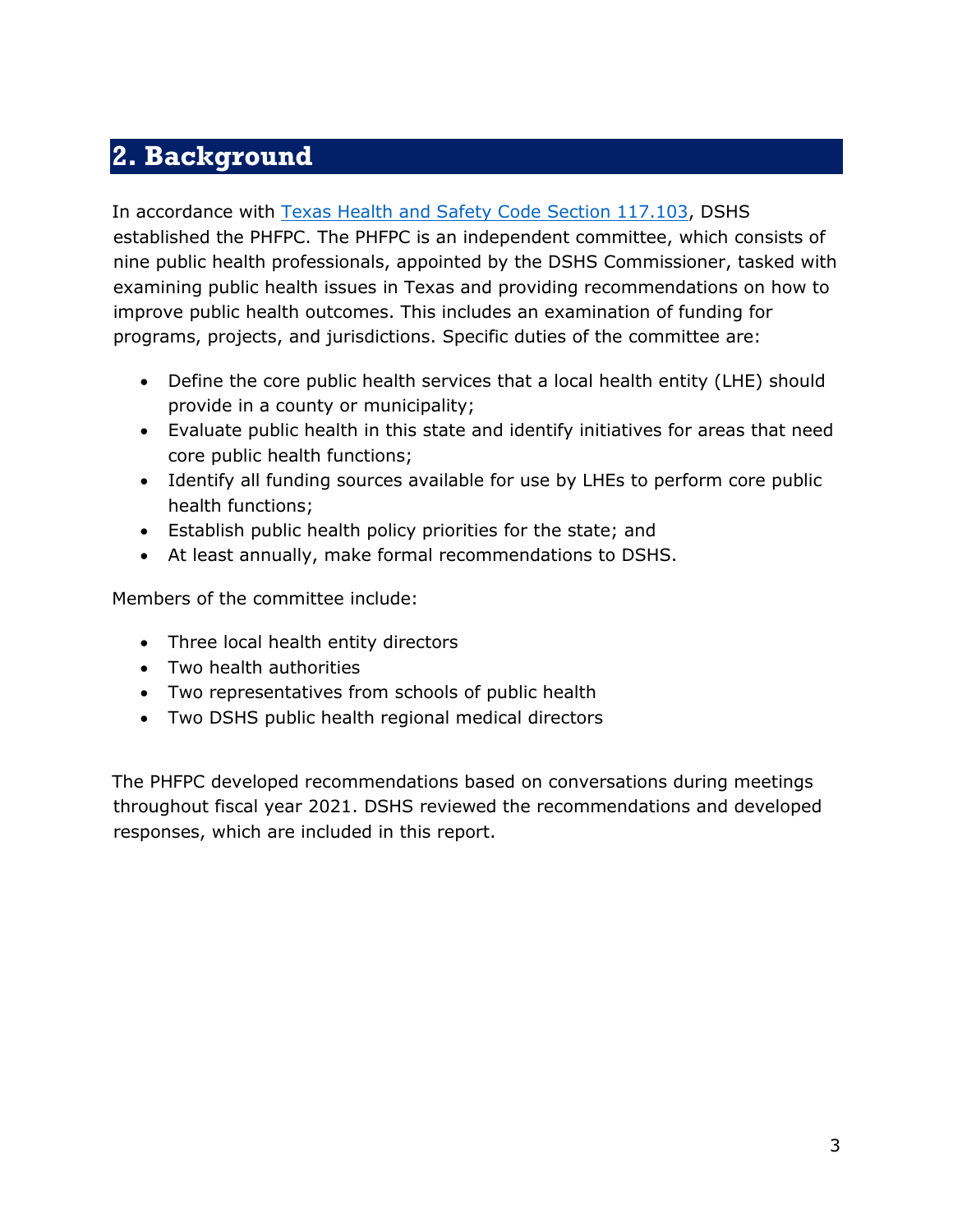### <span id="page-5-0"></span>**3. Responses to Recommendations in the 2021 PHFPC Report**

#### <span id="page-5-1"></span>**Medicaid Billing Recommendation**

**PHFPC recommends that DSHS become the leading agency in the implementation of SB73 to ensure that Local Health Entities (LHEs) can expand their participation in Texas Medicaid and continue forward momentum regarding LHE Managed Care Organization contract execution. As the lead agency, DSHS will obtain monthly updates from the Health and Human Services Commission (HHSC), coordinate with a member of HHSC executive leadership to participate in regular implementation planning, request a timeline of implementation, and ensure technical assistance for LHE provider type enrollment.**

### <span id="page-5-2"></span>**DSHS Response to Medicaid Billing Recommendation**

Senate Bill 73, 87<sup>th</sup> Texas Legislature, 2021 addresses contracting challenges often faced by LHEs regarding reimbursement from managed care organizations (MCO) for services provided and funded through Medicaid. The bill directs HHSC to establish a separate provider type for a local public health entity. "Local public health entity" means a local health unit, a local health department, and/or a public health district.

HHSC does not yet have a finalized implementation plan for SB 73. The DSHS Center for Public Health Policy and Practice is the agency's point of coordination with HHSC Medicaid, in collaboration with the Division for Regional and Local Health Operations and will serve as a point of coordination between LHEs and HHSC Medicaid regarding the implementation of the bill.

## <span id="page-5-3"></span>**Public Health Data and Information Systems Recommendations**

**The PHFPC recommends that DSHS lead a collaborative effort, including but not limited to the potential representation of LHEs, hospital groups,**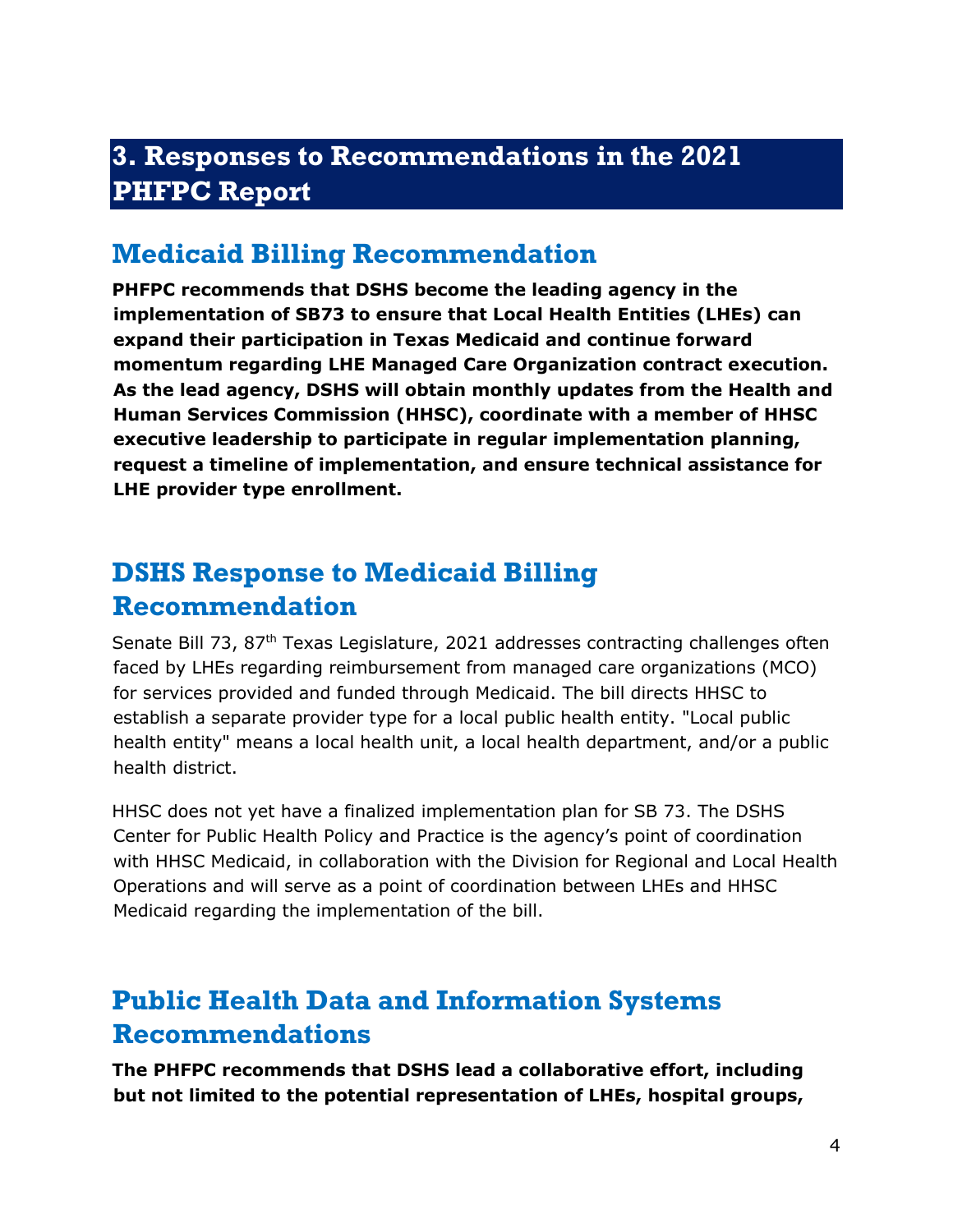**and the healthcare provider community, to establish a collective vision that includes modern and efficient public health data and information system. This includes developing a plan, strategies, and timeline to accomplish goals.**

#### <span id="page-6-0"></span>**DSHS Response to Public Health Data and Information Systems Recommendation**

The COVID-19 pandemic has demonstrated the need for an effective and efficient public health system. Coordination between federal, state, and local health entities (LHEs) is critical in ensuring that needs are properly identified and that available resources are distributed in a manner that addresses those needs. Timely, accurate, and complete information is vital in identifying needs and tracking progress in addressing health concerns. A DSHS-led collaboration of LHEs, health care providers, and other stakeholders can develop a shared, statewide vision, strategic and operating plans, and timelines. The focus of this collaborative effort should be to improve Texas' health information framework and include appropriate data access controls and services to ensure individuals' privacy is respected.

This statewide structure should support the timely, standards-based, secure access and/or exchange of health data. Any statewide plan needs to address what technology services are required by each stakeholder group and how to best implement those services within resource constraints. It should also identify when independent, separate systems should be implemented; when services should be offered on a shared platform; and what standards should be used for exchanging data. Commitments from each stakeholder group, including both participation in planning and implementing necessary technologies, will enable long-term data access and system stability, helping Texas prepare for, and respond to, future disasters.

Collaboration between state and local entities is critical in designing and implementing policy approaches and technology solutions that are cost-effective and can meet the needs of a diverse set of users, such as DSHS, LHEs, health care providers, and other stakeholders.

Building upon the consolidation of DSHS and HHSC and supported with one-time funding from Centers for Disease Control and Prevention, DSHS has begun contractor-supported work focused on public health data sharing. This helps enhance the state's capacity and capabilities to securely exchange data with health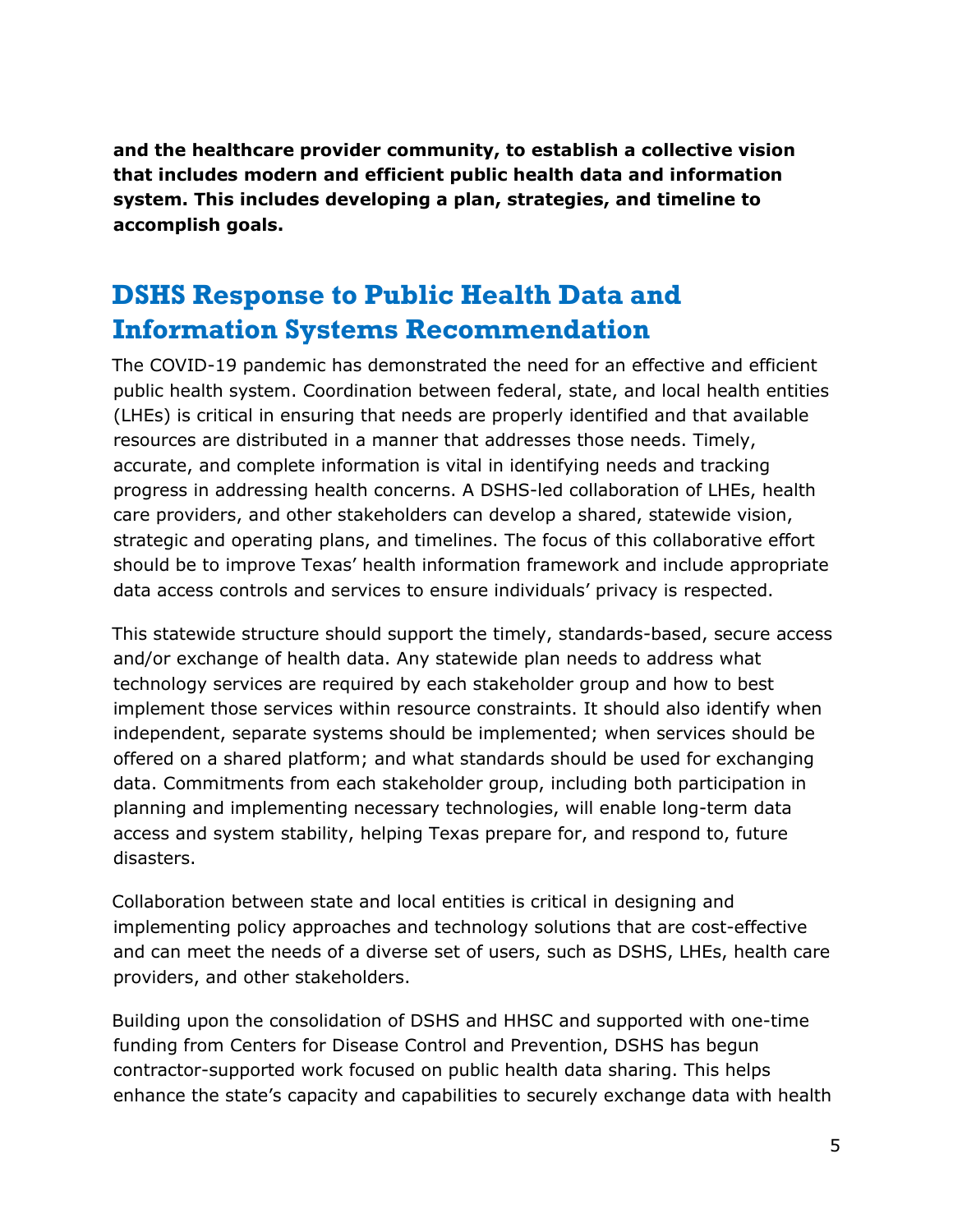care providers and to transform that data into actionable information by policy makers at all levels of government as well as enhancements to better serve health care providers.

DSHS is currently coordinating efforts with HHSC in the development of the Medicaid health information technology plan, as well as working with HHSC to advance an interoperability center of excellence. This center is intended to provide coordinated services for data submission and retrieval, leveraging health information exchange networks. DSHS is also engaged in developing clear information about data governance, providing additional detail about the data DSHS has and how, with whom, and in what circumstances that data may be shared.

Several large LHEs are investing significant resources in developing local data systems to meet local needs. DSHS and these LHES are collaborating in advancing electronic case reporting (eCR), an automated method for informing public health of a reportable condition, such as tuberculosis.

DSHS and the LHEs can build their collaborative activities around eCR, the work DSHS is doing with HHSC, and the experience developed by DSHS through work with other partners. This helps produce a statewide informatics plan that can be used across the state, serving as a guide for improving services and a resource to be referenced in applying for funding to advance the plan's goals. DSHS can lead this effort at the request of the LHEs and PHFPC.

## <span id="page-7-0"></span>**Public Health Provider-Charity Care Program Recommendation**

The PHFPC recommends that DSHS become a leading agency in the 1115 Waiver transition and advocate for the Public Health Provider-Charity Care Program (PHP-CCP). This should include the provision of assistance with the allocation of a proportionate share of the funds available for local health entities and mental health programs, advocacy for a comprehensive inclusion of core public health services within the PHP-CCP, and provision of technical assistance regarding costreporting and charity care policy development.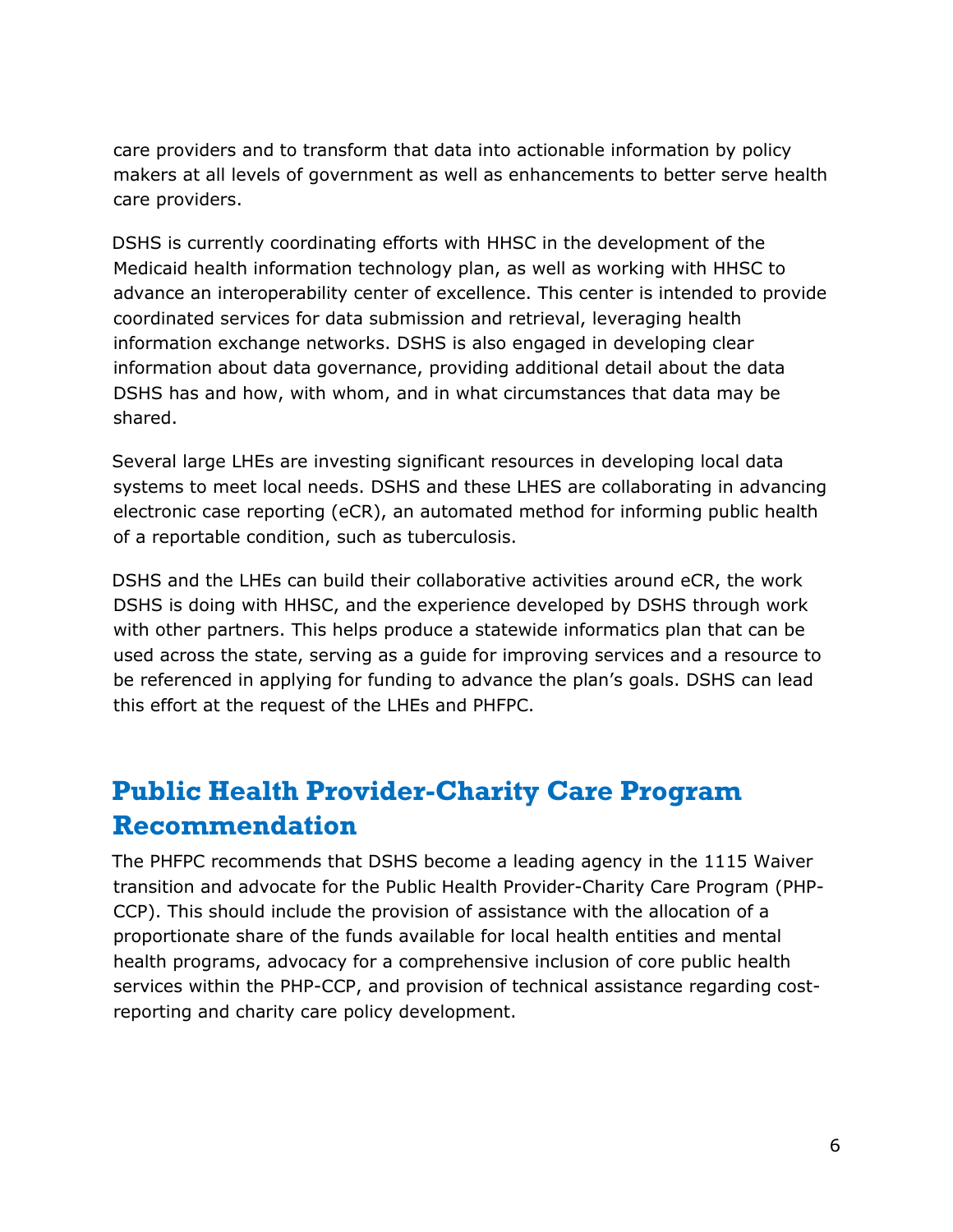## <span id="page-8-0"></span>**DSHS Response to Public Health Provider-Charity Care Program Recommendation**

The DSHS Center for Public Health Policy and Practice, which is the agency's point of coordination with HHSC Medicaid, will serve in collaboration with the Division for Regional and Local Health Operations as a point of coordination between local health entities (LHEs) and the PHP-CCP. The Center currently attends HHSC internal and external stakeholder meetings regarding the PHP-CCP and is available to help assist LHEs as they apply for support via the PHP-CCP from HHSC. The Center will continue to work with HHSC to ensure that LHEs are considered throughout this process, for example, in determining the services included for reimbursement in future fiscal years.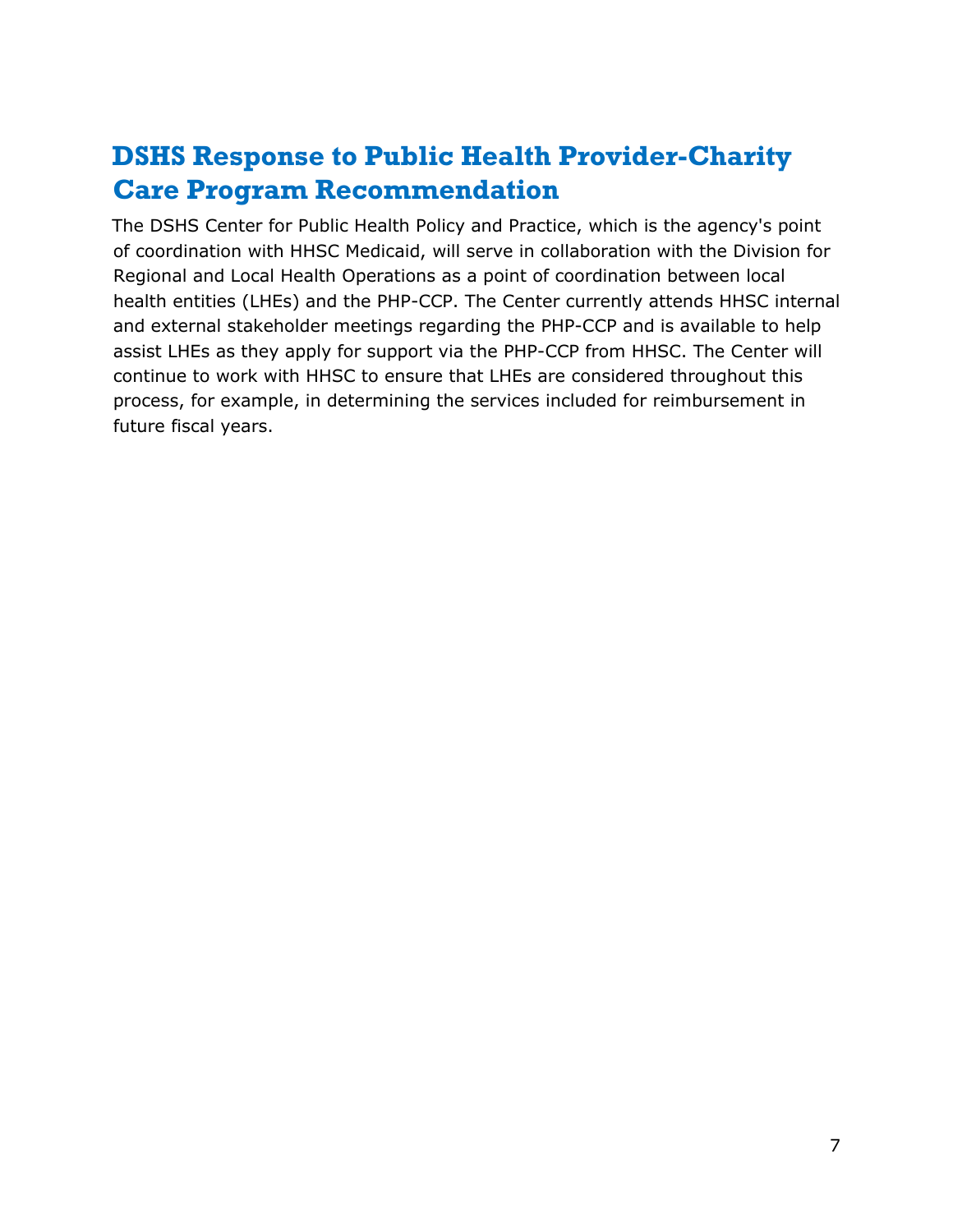### <span id="page-9-0"></span>**4. Conclusion**

Texas Department of State Health Services (DSHS) continues to be responsive to recommendations made by the Public Health Funding and Policy Committee (PHFPC) throughout the year. Local health entities, DSHS Public Health Regions, and DSHS Central Office programs continue to maintain strong working relationships in order to leverage resources that support the improvement of public health services to clients and stakeholders.

Efforts are put forth by local health entities, DSHS Public Health Regions, and DSHS central office to maintain good working relationships to leverage resources to better serve public health clients and stakeholders.

During 2021, DSHS was able to make great progress towards the implementation of PHFPC recommendations from fiscal year 2020. Through the combined efforts of DSHS, PHFPC, and the Electronic Laboratory Reporting (ELR) Workgroup, the agency was able to make progress in deduplicating ELR data and creating a standardized format for reporting and data exchange. DSHS looks forward to continued work with the PHFPC in creating positive change for public health in Texas.

DSHS values the work of the PHFPC and appreciates that our collaborative efforts are improving public health services in Texas.